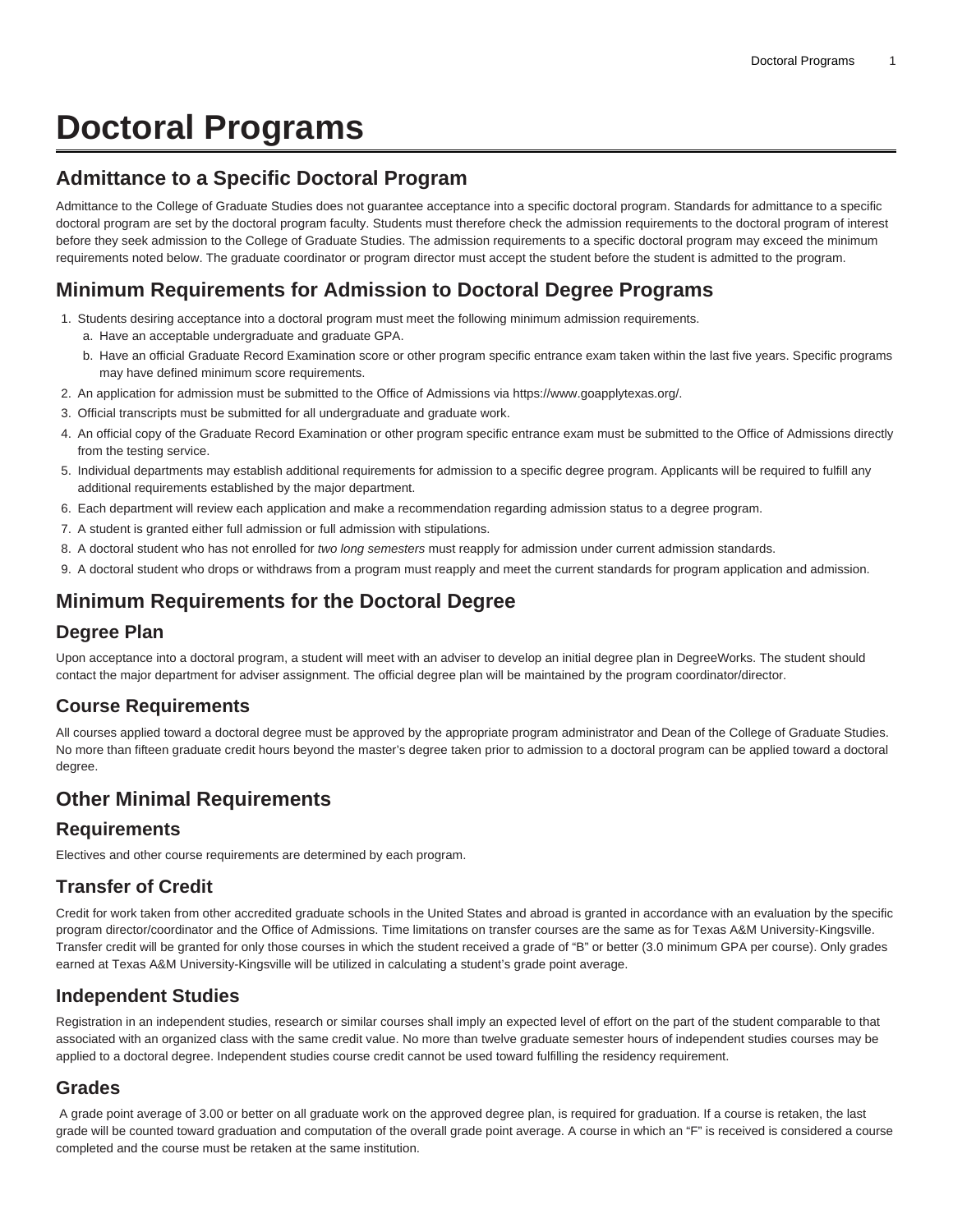### **Academic Probation and Suspension from Degree Programs**

A student who fails to achieve and maintain an overall 3.00 grade point average during any semester of enrollment will be placed on academic probation. A student who fails to achieve a 3.00 overall grade point average by the end of the next semester of enrollment will be placed on academic suspension for a minimum of two semesters (two summer terms count as one semester). After the academic suspension is served, the student may be allowed to re-enroll only upon the recommendation of the major department and with the approval of the Dean of the College of Graduate Studies. Failure to achieve an overall 3.00 grade point average during any subsequent semester of enrollment will result in dismissal, and the student will not be allowed to pursue further study toward the doctoral degree at this institution. Courses taken from other institutions will not be transferable if taken during a period of suspension from Texas A&M University-Kingsville. Students on academic suspension from another institution will not be admitted to Texas A&M University-Kingsville until their specific period of suspension expires. Students who fail to meet the professional expectations of the field for which they are preparing may be suspended from further study in that program by the department administering that program.

#### **Residency**

After admission to a doctoral degree program, each student is required to engage in activities that fulfill departmental residency requirements. Please check the major department for specific requirements. Successful completion of residency is determined by approval of the department. The departmental residency plan specifies requirements in the following areas:

- 1. involvement in events that broaden intellectual growth,
- 2. use of academic support resources,
- 3. faculty-student interactions that promote scholarship, mentoring and opportunities for evaluation,
- 4. involvement with cognate disciplines and research scholars in those disciplines and
- 5. engagement in meaningful peer interactions.

Please check with the major department for specific requirements. Successful completion of residency is determined by approval of the department.

## **Doctoral Tuition and Fees**

All post-master's, doctoral course work (including the dissertation), must be satisfactorily completed by the doctoral student in a maximum of 99 semester credit hours. If the Graduate Dean approves in writing that a student may proceed beyond the 99 credit hour limit, the student will be assessed out- of-state tuition.

## **Research Tools**

Candidates for the doctoral degree must possess proficiency in the use of the research skills necessary to successfully complete the doctoral dissertation. Students should demonstrate these proficiencies early in their program; however, students must demonstrate such proficiency prior to taking the qualifying examinations.

## **Comprehensive Examinations**

Doctoral students take written and oral comprehensive examinations upon the completion of approximately two full years of study. The examinations must be taken and passed before the degree is conferred. The comprehensive examinations are designed to test the student's knowledge in the major and supporting fields or cognate area and are administered under the direction of an advisory committee.

#### **Admission to Candidacy for Doctoral Degree**

After the qualifying examinations have been satisfactorily completed and all requirements have been verified by the College of Graduate Studies, the student will be admitted to candidacy.

## **Time Limitation for Degree**

All degree requirements beyond the master's must be completed within ten calendar years from the date of admission to the doctoral program. Also, no course work beyond the master's degree which is over ten years at the time the doctoral degree is to be conferred can be used toward the doctoral degree. Graduate credits older than ten years are not applicable toward a doctoral degree without written approval from the Graduate Dean.

# **Advisory Committee**

The student should check with the Graduate Coordinator/Director concerning the membership of the dissertation committee. The committee will consist of a minimum of three faculty members from the student's major area of study and a Graduate Council Representative appointed by the Dean of the College of Graduate Studies.

## **Approval Forms and Documents Prior to Proposal**

The student should secure from the College of Graduate Studies, the program director or the Texas A&M University-Kingsville web site the following documents: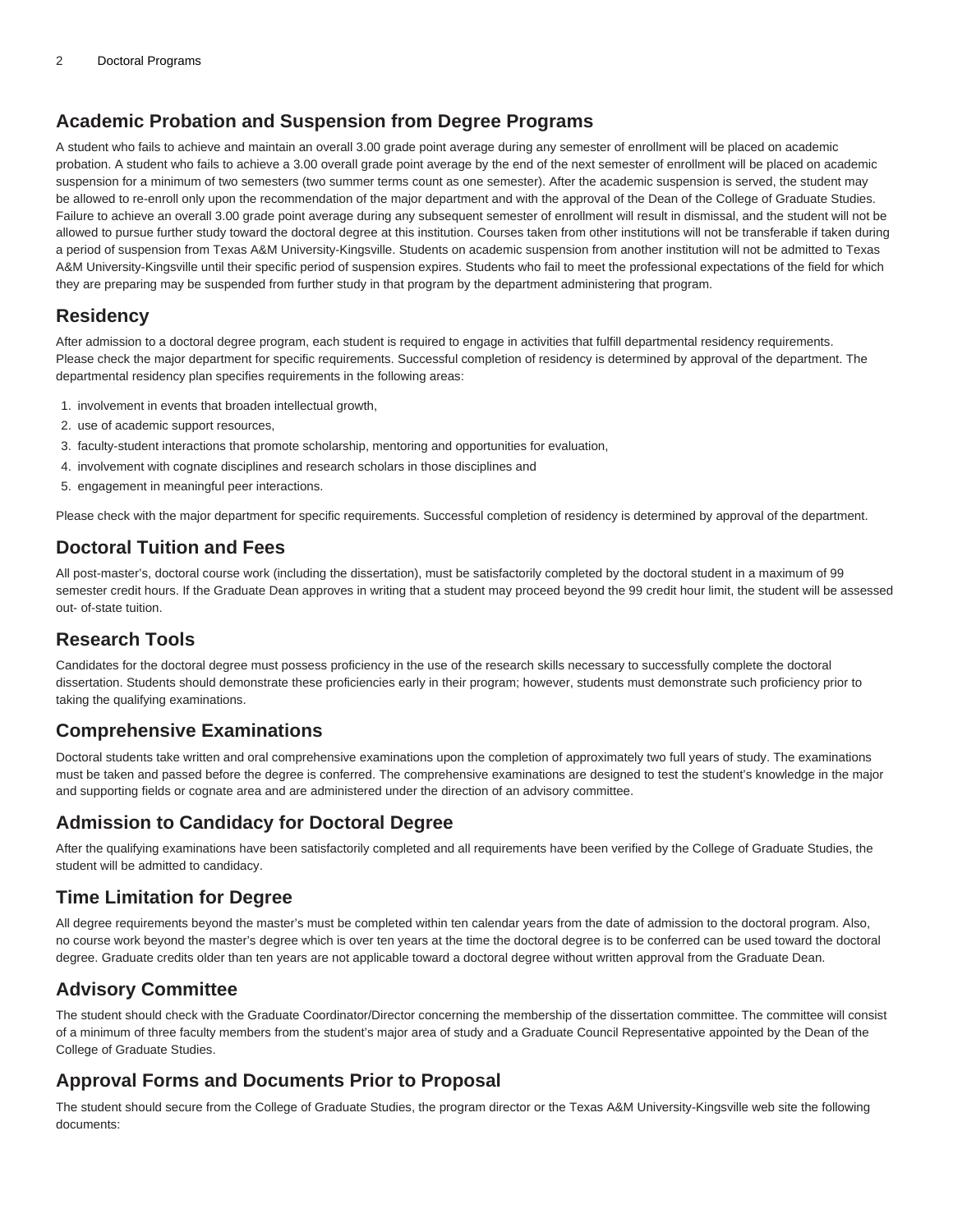- 1. Institutional Review Board (IRB) Application or other program specific research approval document,
- 2. Request for Graduate Council Representative (submitted to the Dean of the College of Graduate Studies by the Chair of the Dissertation Committee), and
- 3. Thesis and Dissertation Manual.

## **Proposal**

Upon successful defense by the student and approval by the dissertation committee, the dissertation status report form and the abstract page should be submitted to the College of Graduate Studies via DocuSign.

#### **Dissertation Final Defense**

Student must successfully defend a dissertation. A quorum of the members of the dissertation committee is required for the final defense. The Graduate Council Representative must be in attendance for the defense.

#### **Dissertation**

A candidate must complete a dissertation which is acceptable to the student's advisory committee and the Dean of the College of Graduate Studies. To be acceptable, the dissertation must give evidence that the candidate has pursued a program of research, the result of which reveals superior academic competence and a significant contribution to knowledge.

## **Filing for Graduation**

The candidate must file for graduation online via Blue & Gold. A student must be in good standing with the College of Graduate Studies in order to complete graduation requirements.

- 1. Students applying for graduation must have a final degree plan in DegreeWorks.
- 2. Students who do not meet their final requirements by the deadline must re-submit the application for candidacy for the next semester.

## **Submission of Dissertation**

Registration in the dissertation course is required the semester that the dissertation is submitted. After a successful defense, the student will submit the following final requirements:

- 1. Submit the final manuscript ONLINE as a Word Doc file. No hardcopy is needed,
- 2. If the student followed a particular journal's format, the student must provide the link of the journal guidelines to Graduate Studies.
- 3. A hardcopy, clean and publishable signature page with committee members' original signatures in black ink,
- 4. Submit the final requirement forms via DocuSign,
- 5. After final approval of dissertation, the signature page with all required signatures will be inserted into the final manuscript and emailed to the student with instructions for uploading the Word file into ProQuest,
- 6. The student will go to the following URL [ProQuest webpage](https://www.etdadmin.com/main/home/?siteId=468) to register and create a personal ProQuest account and follow the instructions to submit the full document. The student can upload from any computer with internet access or they can come to the College of Graduate Studies for guidance.

## **Commencement**

The degree is conferred at the commencement ceremony following the fulfillment of all requirements. The candidate is expected to be present.

# **General Requirements for Graduation with a Doctoral Degree**

The Graduate Council Representative (GCR) is a nonvoting member of the doctoral student's Advisory Committee who is appointed by the Graduate Dean. The GCR has the same responsibilities as other members of the committee except for voting on the technical merits of the graduate work. The GCR is charged with:

- 1. assuring that the doctoral student is treated fairly and impartially by his advisory committee; and
- 2. assuring that the quality of the dissertation is reasonable and consistent with the status of Texas A&M University-Kingsville as an internationally recognized research institution.

In order to satisfy these charges, the student is to provide the GCR with a copy of the degree plan, the dissertation proposal and the dissertation in a timely manner. The dissertation proposal and final dissertation must be presented to all committee members at least ten working days before the scheduled presentation. This ten day policy can be waived if all committee members agree. The following is a brief summary of functions and responsibilities of the GCR: